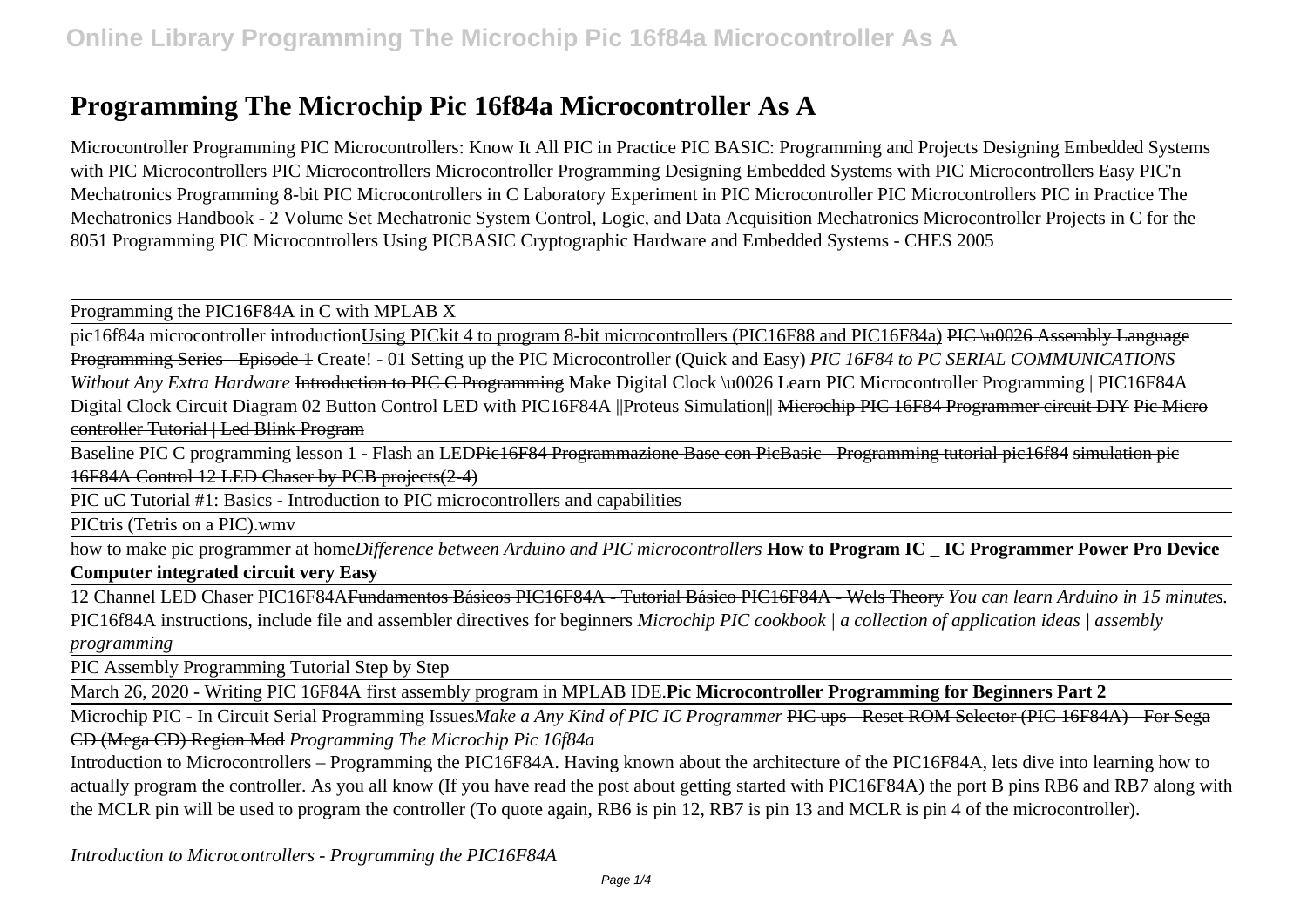Programming the PIC16F84 [Also available in an offline version including supporting files] PIC MICROCONTROLLERS: When studying the PIC series of microcontrollers, the first thing to realize is that the architecture is completely different from anything you are probably used to. This makes understanding the PIC quite confusing at first.

#### *Programming the PIC16F84 Microcontroller*

The MPLAB ® ICD 4 In-Circuit Debugger/Programmer is Microchip's fastest, cost-effective debugging and programming tool for PIC ® and SAM Microcontrollers (MCUs) and Microprocessors (MPUs), dsPIC ® Digital Signal Controllers (DSCs), and CEC flash microcontrollers. This speed is provided by a SAME70 MCU with 300 MHz, 32-bit MCU with 2MB of ...

## *PIC16F84A - Microcontrollers and Processors*

PIC16F84a comes with built-in timer called watchdog timer that can be configured with programming. This timer is mainly used to reset the controller when a program hangs up during compilation or gets stuck in infinite loop of the program. More or less, watchdog timer works like a countdown timer and starts from 1000 and gradually goes down to zero.

## *Introduction to PIC16F84a - The Engineering Projects*

The ICP2(G3)-DP Production Quality In-Circuit Programmer is a cost-effective programmer that operates with a PC or as a standalone unit. It programs 8-bit PIC® & AVR® MCUs, 16-bit PIC MCUs & dsPIC® DSCs and Serial EEPROMs & Flash ICs. ICP2(G3)-DP hardware is designed to support popular programming interfaces (ICSP™, JTAG, SWD, UPDI, SPI, QSPI,

## *PIC16F84 - Microchip Technology*

The PIC16F84A belongs to the mid-range family of the PICmicro®microcontroller devices. A block diagram of the device is shown in Figure 1-1. The program memory contains 1K words, which trans- lates to 1024 instructions, since each 14-bit program memory word is the same width as each device instruc- tion.

## *PIC16F84A Data Sheet - Microchip Technology*

Ensure the PICkit is connected correctly to the PIC and the computer ; Click the make and program device button (the button to the right of the clean and build button) If prompted select PICkit 3 and click OK ; When the warning shows double check you have the correct PIC in the circuit and click OK

## *Programming PIC Microcontrollers : 10 Steps - Instructables*

10.0 16F84A Programming Template 189 10.1 Introducing the 16F84A 191 10.1.1 Template Circuit for 16F84A 191 10.1.2 Power Supplies 191 Voltage Regulator 192 10.1.3 Comparisons in PIC Programming 193 The Infamous PIC Carry Flag 194 10.2 Simple Circuits and Programs 194 10.2.1 A Single LED Circuit 194 LED Flasher Program 196 10.2.2 LED/Pushbutton ...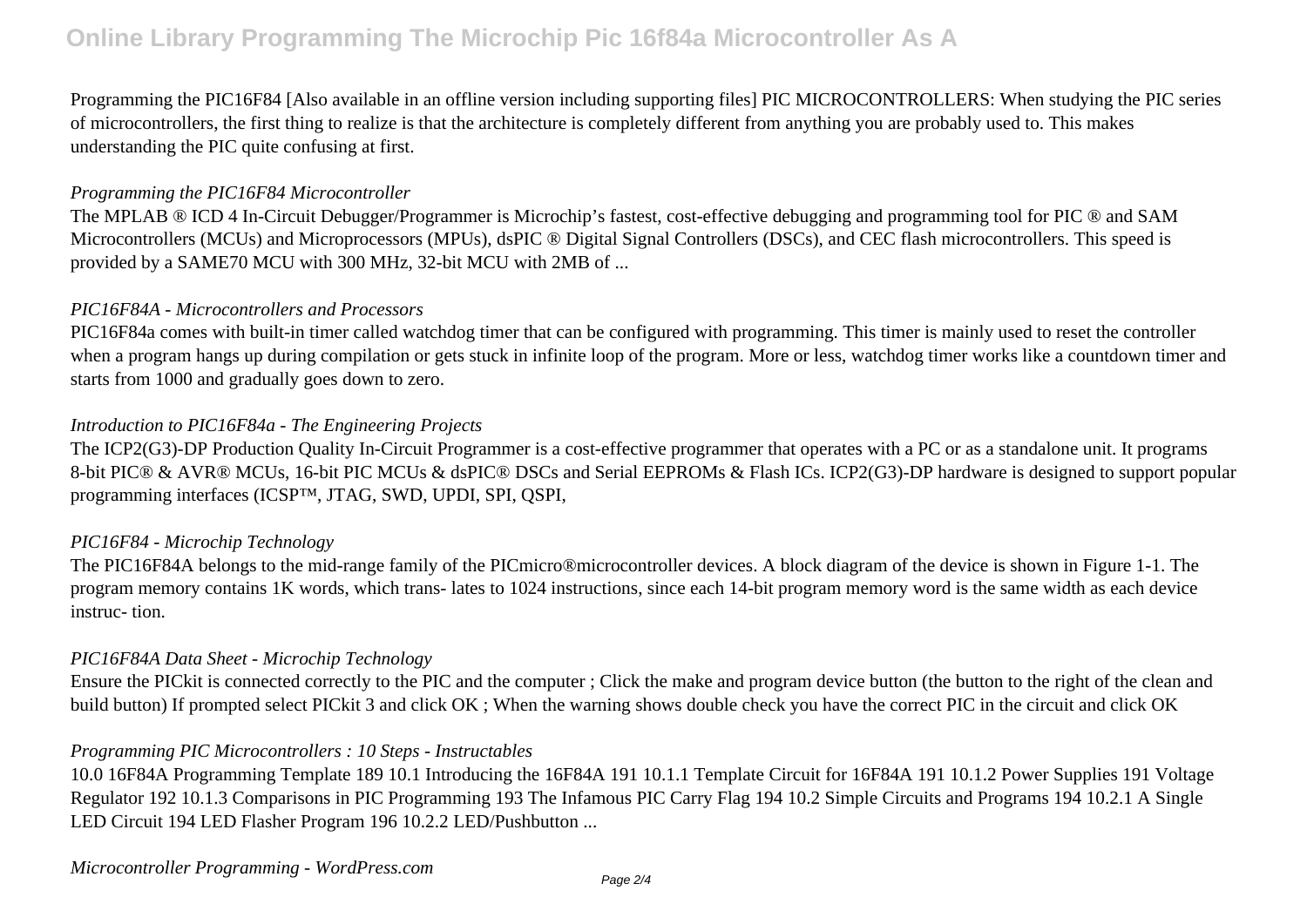## **Online Library Programming The Microchip Pic 16f84a Microcontroller As A**

The PIC16F84A belongs to the mid-range family of the PIC®microcontroller devices. A block diagram of the device is shown in Figure 1-1. The program memory contains 1K words, which trans- lates to 1024 instructions, since each 14-bit program memory word is the same width as each device instruc- tion. The data memory (RAM) contains 68 bytes.

## *18-pin Enhanced FLASH/EEPROM 8-Bit Microcontroller*

Description. This simple circuit functions as a 12 LED chaser. A single illuminated LED 'walks' left and right in a repeating sequence, similar to the effect seen on KITT, the car in the Knight Rider TV series.. Fully commented source code and programmer ready HEX files are provided for the PIC 16F84A and 16F628A at the bottom of this page.

## *LED Chaser for PIC16F84A and PIC16F628A - PIC Microcontroller*

The PIC16C84, PIC16F84 and PIC16F84A are 8-bit microcontrollers of which the PIC16C84 was the first introduced in 1993 and hailed as the first PIC microcontroller to feature a serial programming algorithm and EEPROM memory. It is a member of the PIC family of controllers, produced by Microchip Technology. The memory architecture makes use of bank switching. Software tools for assembler, debug and programming were only available for the Microsoft Windows operating system.

## *PIC16x84 - Wikipedia*

The following code flashes the LED. Download the source file and hex files here. You can use the hex file directly to program the 16F84 then it will flash the led on and off or you can re-compile the files using the Mikroelectronika compiler MikroC. Some of the PIC16F84 C source code is : //////////////////////////////////////////////////////////////////////.

## *A PIC16F84 Introduction.*

Using a new method of obtaining a signal frequency by a programmable microcontroller Microchip PIC 16F84A, data communication and management of projects in the transport of high responsibility. It is operated in generating regular rectangular pulse  $Ti = TA$ , and their duration is programmable and determines the frequency of the signal.

## *Programming the Microchip Pic 16f84a Microcontroller As a ...*

Figure 1. The PIC16F84 is among the earliest MCUs to feature a serial programming algorithm and EEPROM memory. Source: Microchip Technology Inc. PIC Hardware Basics . To program a PIC microcontroller, you need to know the specific device's basic building blocks such as configuration registers, buses and memory types.

## *PIC Microcontroller Programming Explained | Arrow.com*

PIC (usually pronounced as "pick") is a family of microcontrollers made by Microchip Technology, derived from the PIC1650 originally developed by General Instrument's Microelectronics Division. The name PIC initially referred to Peripheral Interface Controller, and is currently expanded as Programmable Intelligent Computer. The first parts of the family were available in 1976; by 2013 the ...